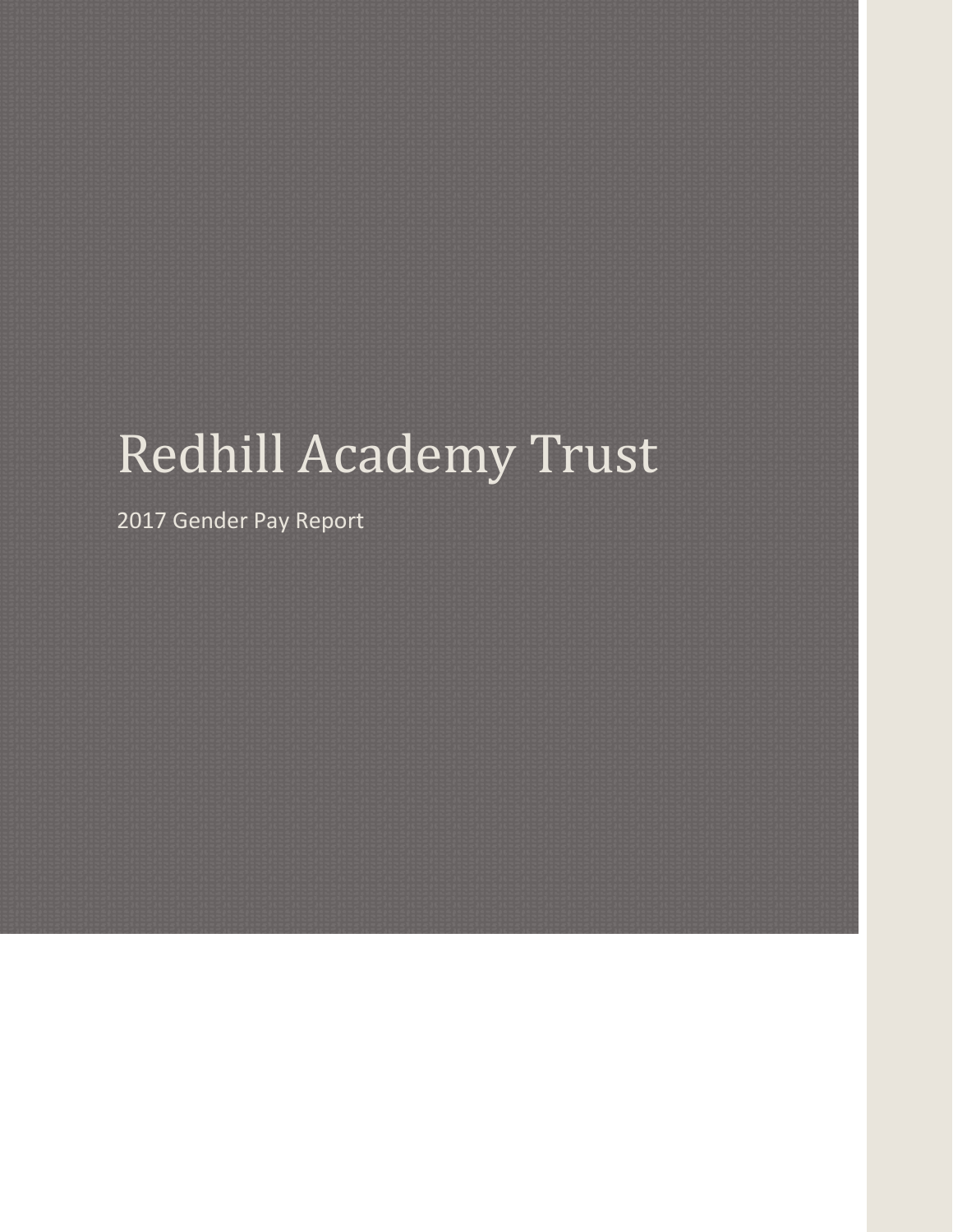# Redhill Academy Trust Redhill Academy Trust

## Redhill Academy Trust

2017 Gender Pay Report

Under new legislation that came into force in April 2017, UK employers with more than 250 employees are required to publish their gender pay gap.

Our aim is for everyone at the Redhill Academy Trust to be able to build a successful career without compromising their life outside work. We believe achieving this goal requires that we provide an inclusive culture and an agile, positive working environment for our people to operate in.